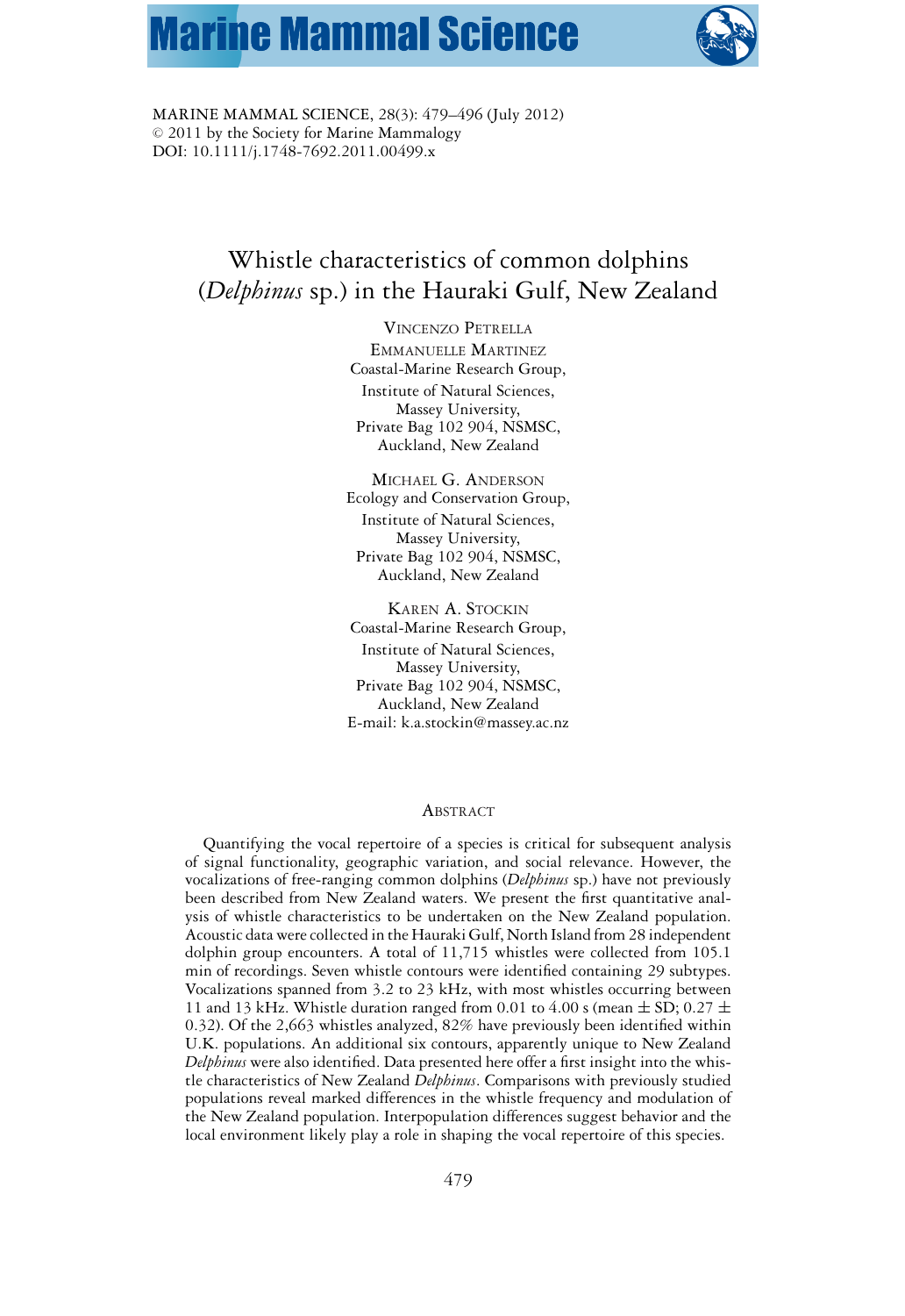Key words: common dolphins, *Delphinus* sp., vocal behavior, whistles, Hauraki Gulf, New Zealand.

Like most delphinids, common dolphins (*Delphinus* spp.) are a vocal species that produce echolocation click trains, burst pulse calls and whistles (Moore and Ridgway 1995, Richardson *et al.* 1995, Soldevilla *et al.* 2008). Whistles are narrowband tonal calls with durations up to a few seconds and fundamental frequencies that typically fall between 5 and 20 kHz. Frequency modulated and often described in terms of their frequency as a function of time (spectrograms), whistles are likely used for communication (Richardson *et al.* 1995). Whistles have been typically examined *via* their contours (*e.g*., Janik 1999, Bazua-Duran 2004), as well as by the extraction of acoustic parameters from each whistle contour (*e.g.*, Azevedo and Van Sluys 2005, Lopez 2010). Contour categories commonly used include unmodulated constant frequency whistles, upsweeps, downsweeps, U shapes (or concave), inverted U shapes (or convex), or wavering sinusoidal whistles. However, odontocete repertoires are often more complex and may include intermediate types between those categories, as well as whistles that consist of repeated types or a combination of different types. The whistle repertoires of odontocetes show great variability among species, populations, or even individuals of a population (Rendell *et al.* 1999). Within populations, parameters such as duration or number of inflections or steps are usually more variable than parameters related to the frequency. Furthermore, such parameters carry information about individual identity or behavior (Rendell *et al.* 1999, Morisaka *et al.* 2005).

Acoustic studies of free-ranging common dolphins have primarily focused upon Northern Hemisphere populations, particularly within British (*e.g.*, Goold 1996, 1998, 2000; Ansmann *et al.* 2007) and North Pacific (*e.g.*, Oswald *et al.* 2003, 2007; Henderson *et al.*, in press) waters. Prior to this study, the whistle characteristics of *Delphinus* within southern Pacific waters have remained unexamined. Within New Zealand, common dolphins (*Delphinus* sp.) occur around much of the coastline, especially off the east coast of the North Island (Gaskin 1968, Bräger and Schneider 1998). However, their occurrence, especially in southern waters, appears to be restricted by a seasonal influx of cooler water (Webb 1973). Within the Hauraki Gulf, 60 km north of Auckland City (36◦51 S, 174◦46 E), common dolphins are the most frequently observed cetacean (Stockin *et al.* 2008*a*). The Hauraki Gulf is considered an important habitat for this species (Stockin and Orams 2009), and is documented for both its feeding (Stockin *et al.* 2009*a*) and potential breeding (Stockin *et al.* 2008*a*) importance to this population. However, human-induced impacts including pollution (Stockin *et al.* 2007), net entanglement (Stockin *et al.* 2009*b*) and tourism (Stockin *et al.* 2008*b*) are known to affect *Delphinus*. Surprisingly, although boat interactions with this species occur year round, potential acoustic impacts of these interactions remain unexamined. Here, we investigate the whistle characteristics of free-ranging New Zealand common dolphins for the first time and examine the role of behavioral states in relation to different whistle parameters.

# MATERIALS AND METHODS

# *Study Site*

The Hauraki Gulf is a shallow (60 m maximum depth), semienclosed body of temperate water (Manighetti and Carter 1999) extending from Bream Head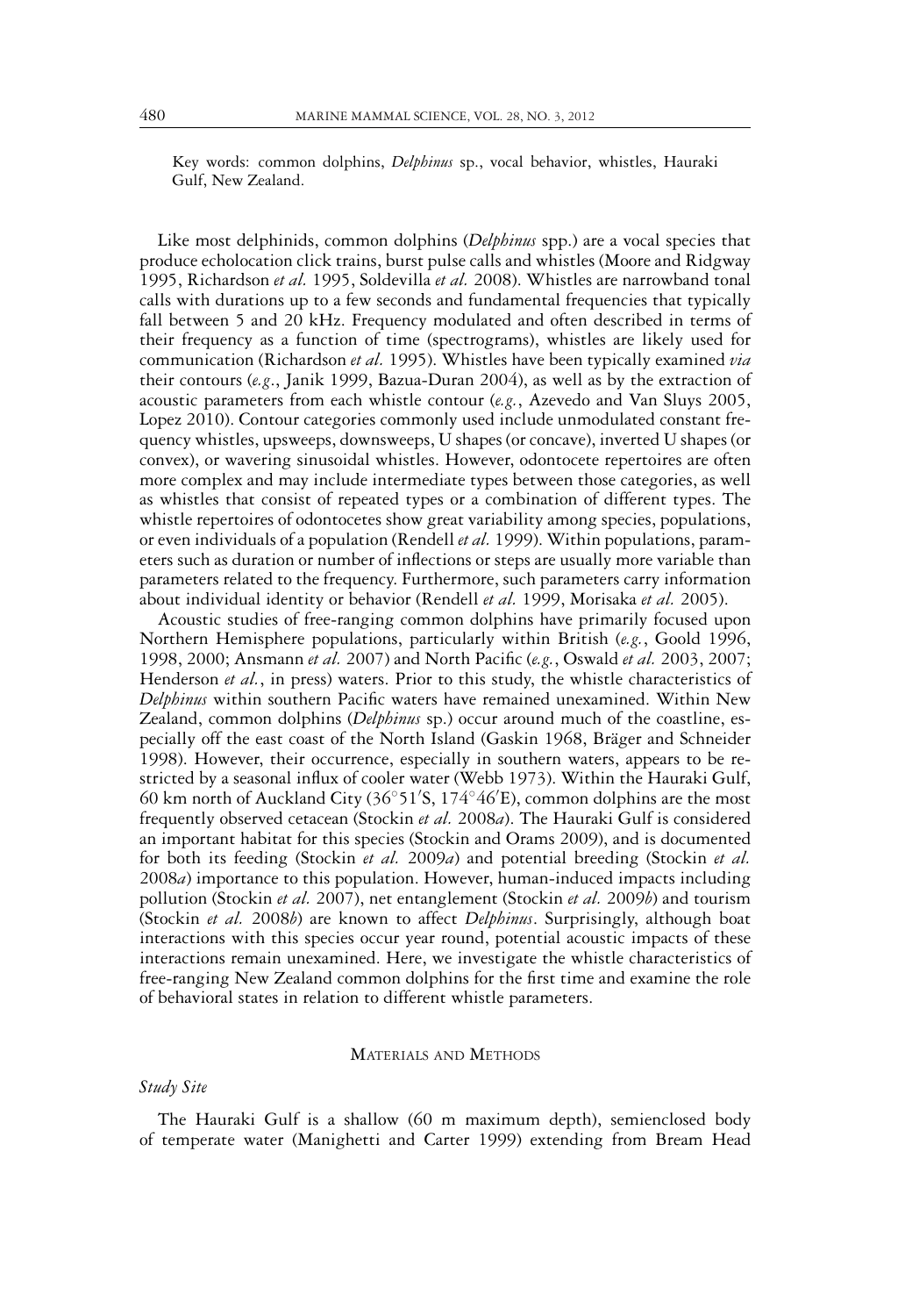

*Figure 1.* Locations of common dolphin groups sampled during acoustic surveys conducted in the Hauraki Gulf, New Zealand between February 2008 and May 2009.

to Cape Colville at the northern tip of the Coromandel Peninsula, on the east coast of North Island, New Zealand (36◦10 –37◦10 S, 174◦40 –175◦30 E; Fig. 1). Adjacent to New Zealand's most urbanized city, the gulf is open to the north, while landlocked to the south and west, and partly protected in the east by Great Barrier Island and the Coromandel Peninsula. In addition to its popularity as a recreational fishing and water activities area, the Hauraki Gulf hosts three shipping channels with an excess of 4,000 commercial vessel movements per year (Behrens 2009).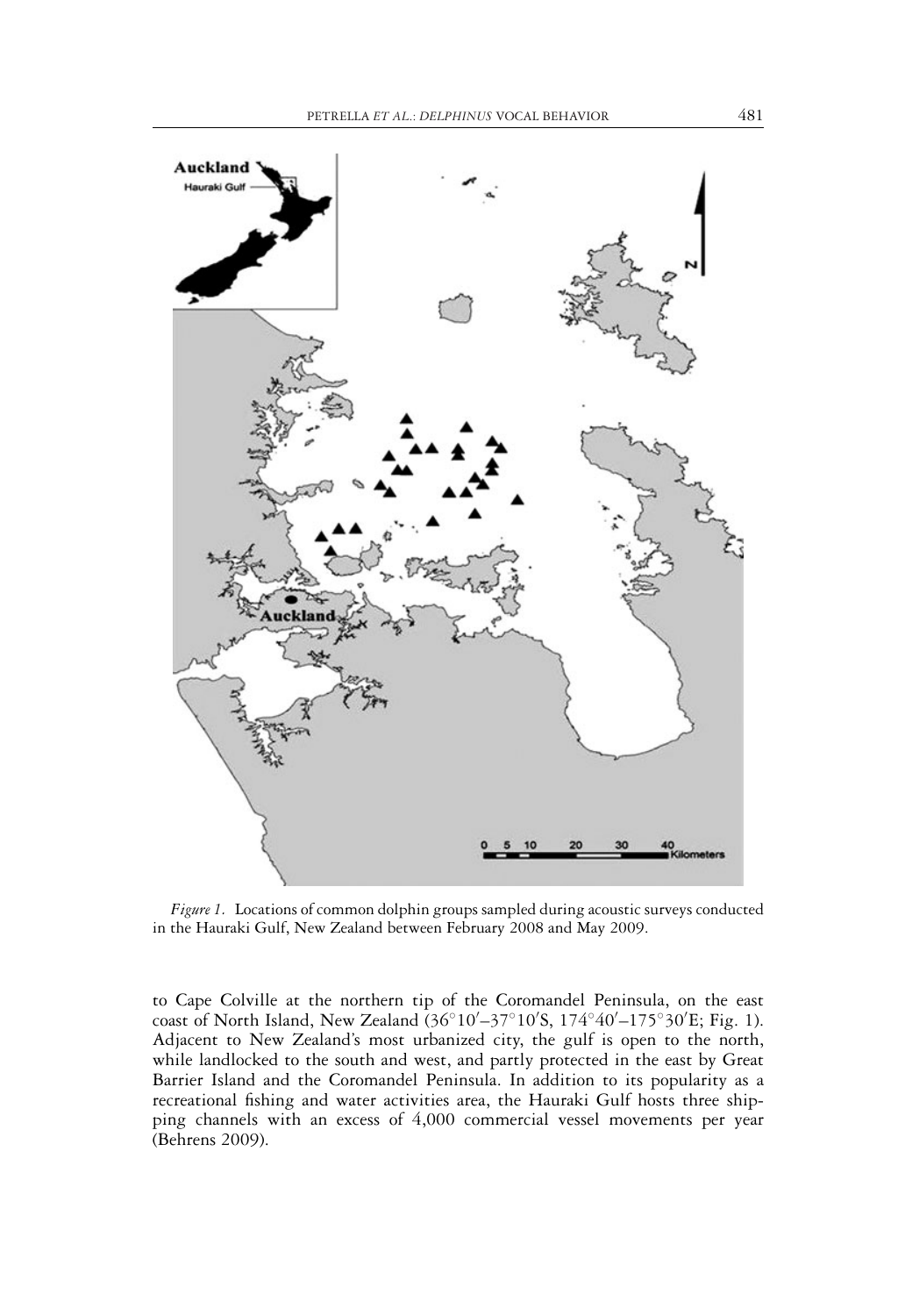#### *Data Collection*

Nonsystematic surveys were conducted in Hauraki Gulf between February 2008 and May 2009 using a 20 m commercial dolphin tour catamaran *Dolphin Explorer* powered by 350 hp engines. Surveys were conducted in daylight hours during calm sea conditions (Beaufort *<*3, swell *<*1 m) and good visibility (*>*1 km). Acoustic recordings of common dolphins were made using a PZ-1A (LAB-core systems) hydrophone fitted to a Sony MZ-NH700 HiMD Minidisc (Sony Corporation, Tokyo, Japan) and recorded as 44.1 kHz, 16 bit wav files. Observations were conducted using a continuous scanning methodology (Mann 1999) by naked eye and with binoculars (Bushnell  $8 \times 42$  magnification). Once within 400 m of a group of dolphins, the vessel would slow to an approach speed (∼5 knots). At this point, environmental parameters (*i.e*., water depth, sea surface temperature [SST], sea state, visibility, and weather) and data relating to group size and composition were recorded. The boat slowly tracked parallel to the course of moving animals, approaching slightly to the rear of the group in a slow and continuous maneuver. Once within approximately 100 m of the animals, the start time and location for the encounter were recorded. Maneuvering close to the center of the focal group, the vessel engines and generator were switched off so as to reduce background noise. The hydrophone (20–24 kHz) was subsequently lowered 6 m under the surface of the water and recordings were made for up to 5 min per sample. Visual observations of each focal group resulted in the collection of behavioral data, using states defined in Stockin *et al.* (2009*a*). Focal group follows with instantaneous scan sampling of the predominant behavior (Altmann 1974, Mann 1999) was used as the sampling protocol. Only behaviors that could be reliably and consistently recorded were sampled. The behavioral state of each focal group was determined by the activity of *>*50% of group members (Stockin *et al.* 2009*a*). Vocalizations were recorded at the group, rather than the individual level. If more than one dolphin group was encountered during any one survey, acoustic recordings were only sampled from the first group, unless the distance between groups (either spatially, *>*10 km or temporally, *>*1 h) prevented the resampling of the same individuals. This reduced the probability of pseudo-replication within a survey, although it cannot exclude the possibility of multiple recordings from the same animals within and between surveys. A different approach to that explained previously was made during the travel activity due to the rapid movement of animals through the area. When dolphins were traveling, the boat maneuvered ahead of the pod and then subsequently stopped along the predicted pathway of the group in order to record the dolphin vocalizations as individuals swam past the vessel.

Common dolphin behavior is considered to be relatively cyclical and can be characterized by five main behavioral states: forage, mill, rest, social, and travel (see Neumann 2001, Stockin *et al.* 2009*a* for definitions). However, only forage and travel were observed consistently throughout the period of recorded vocalizations. While milling and socializing dolphins were detected, these behaviors only ever occurred in combination with other behavioral states. As such, it was not possible to decipher which vocalizations related to each behavioral state. Only groups with similar numbers of dolphins were used to assess differences between behavior. As only forage and travel were observed consistently during acoustic recordings, just these two behaviors were analyzed. This resulted in six independent encounters (travel:  $n = 568$  s, 60 whistles; forage:  $n = 551$  s, 772 whistles) where group size and behavior were consistent for comparisons.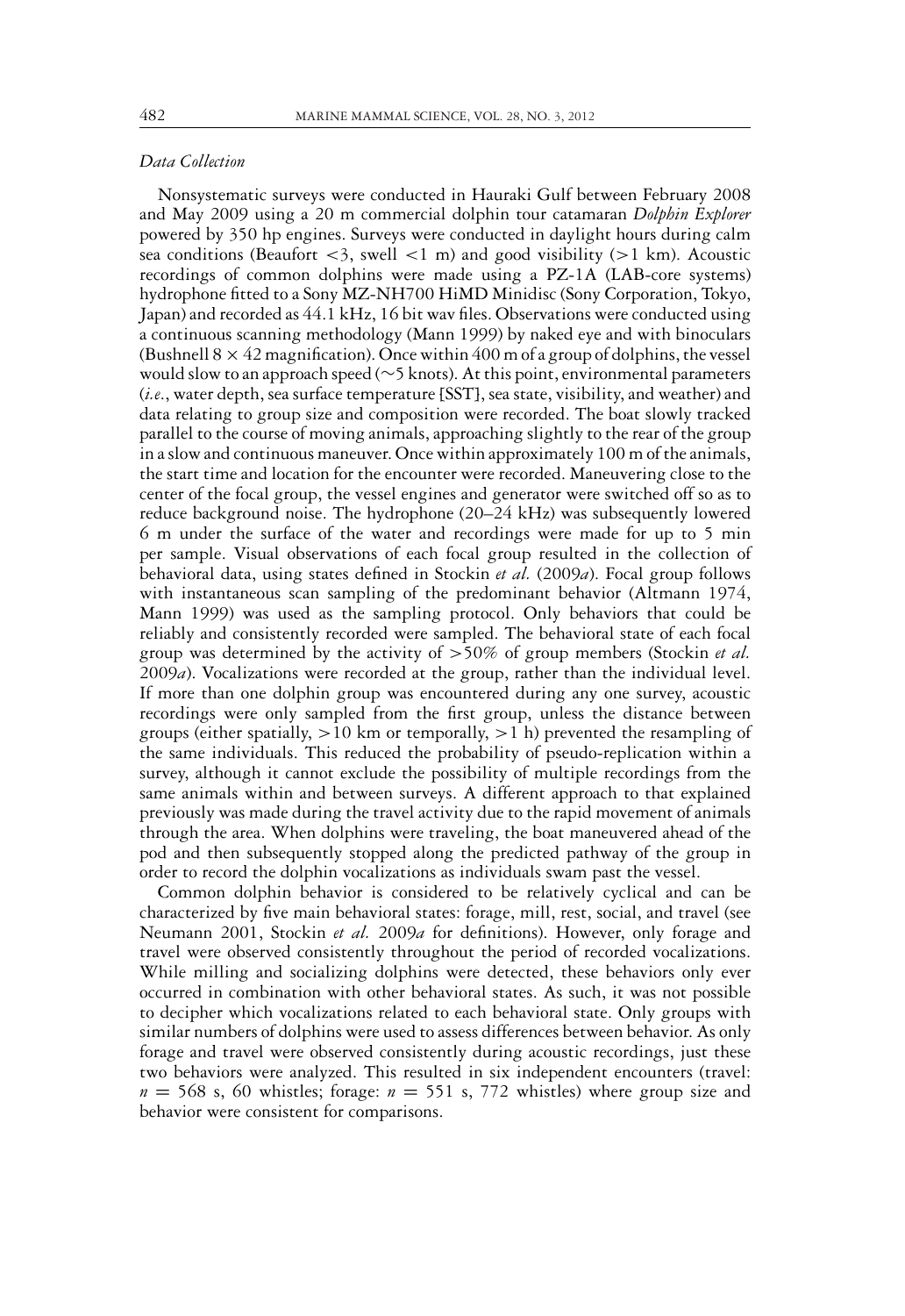

*Figure 2.* Idealized contours of the different whistle types (modified from Ansmann *et al.* 2007).

Recordings were digitally downloaded onto a laptop computer at the end of each encounter and analyzed using Raven Pro 1.3 (Charif *et al.* 2007, Cornell Lab of Ornithology, Ithaca, NY). All sound recordings were digitally transferred to Raven 1.3 and spectrograms (Hann, window size 5.33 ms, 3 dB bandwidth of 270 Hz, overlap coefficient of 50%, frequency grid discrete Fourier transform (DFT) size 256 samples and 188 Hz) were created for analysis. Acoustic data were only included when species identification was confirmed visually by the first author (VP). The sounds within recordings were categorized as clicks, whistles, burst pulses, and boat noise. The continuous recordings of each survey day were first dismantled into 1 min intervals and the number of whistles in each file counted visually using Raven Pro 1.3. Each whistle was subsequently categorized based on the six contour types previously described for this species (Ansmann *et al.* 2007, see Fig. 2).

#### *Data Analysis*

Key acoustic parameters were measured from whistle spectrograms (Table 1) to quantify each whistle type, (duration (s), minimum, maximum, and mean frequency, as well as frequency range and gradient) and whistle characteristics counted (number of inflections and steps). Differences in whistle characteristics between encounter, group size and whistle types were tested using StatsDirect 2.7.7 (StatsDirect Ltd, Cheshire, UK). The distributions of continuous response variables were initially tested for normality using Kolmogorov–Smirnov test (Zar 1996). In most cases, data were nonnormal so the nonparametric Kruskal–Wallis test was applied. Mann– Whitney *U-*tests were used to assess differences between foraging and traveling dolphin groups. All tests were considered statistically significant at  $P \leq 0.05$ . Recordings were classified on whistle density and considered high (up to 8 w/s), medium  $(1.71-8 \text{ w/s})$ , or low  $(1-1.70 \text{ w/s})$ .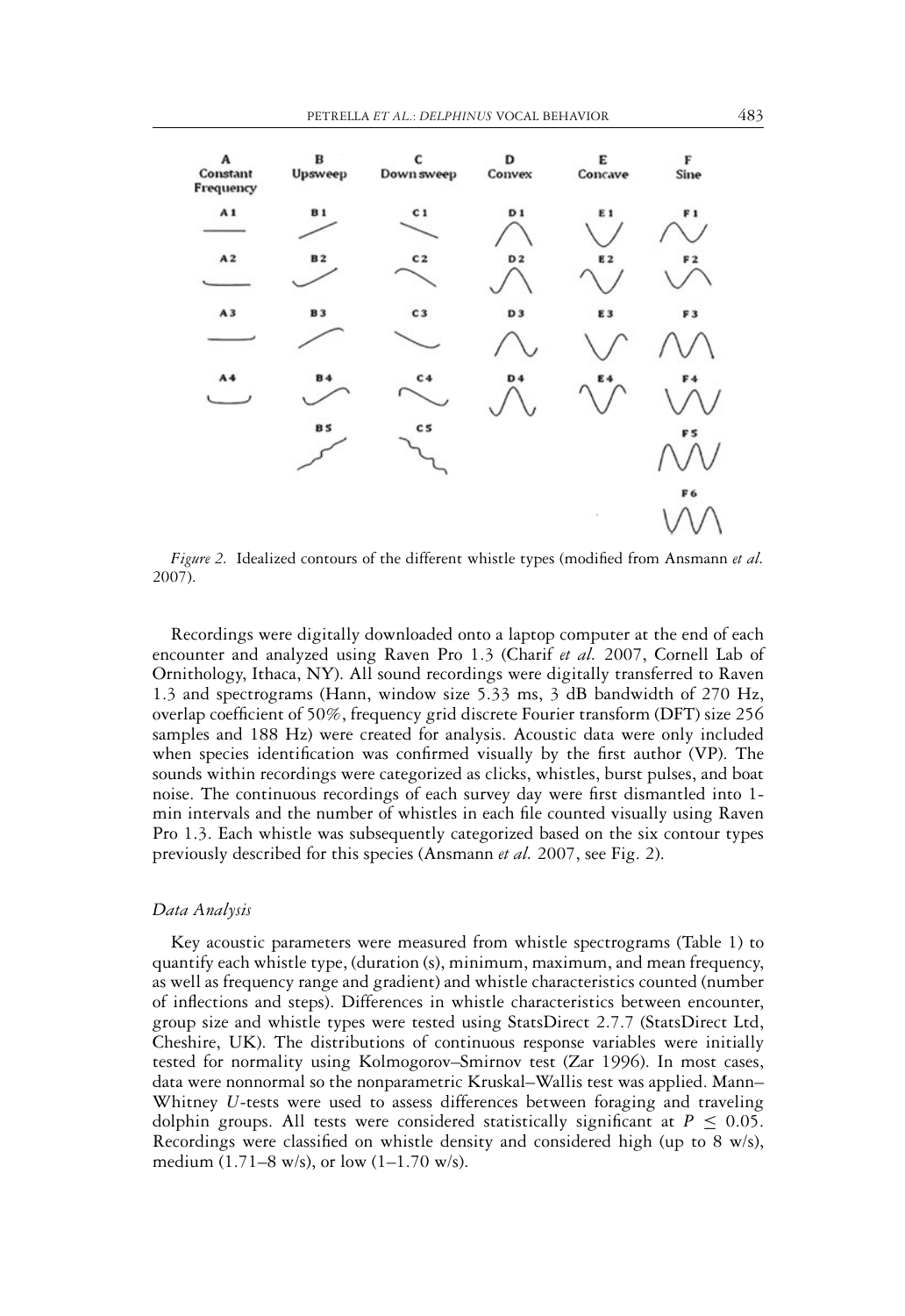| Parameter          | Description                                                                                                                                                   |
|--------------------|---------------------------------------------------------------------------------------------------------------------------------------------------------------|
| Duration           | Time duration of the whistle (end time minus start time).                                                                                                     |
| Start frequency    | Frequency (Hz) at the start point of the whistle.                                                                                                             |
| End frequency      | Frequency (Hz) at the end point of the whistle.                                                                                                               |
| Minimum frequency  | Frequency (Hz) at the lowest point of the whistle.                                                                                                            |
| Maximum frequency  | Frequency (Hz) at the highest point of the whistle.                                                                                                           |
| Mean frequency     | Average frequency (Hz) of all point marked along the whistle.                                                                                                 |
| Frequency gradient | Overall gradient/steepness (Hz/s) of the rise or fall of the<br>whistle, calculated as $FG = (EF - SF)/Duration$ .                                            |
| Frequency range    | Range of frequency (Hz) spanned by the whistle, calculated as<br>$FR = MaxF - MinF$                                                                           |
| Inflections        | Turning points where frequency modulation or slope of the<br>whistle changes from falling to rising or rising to falling<br>frequency.                        |
| <b>Steps</b>       | Periods of constant frequency between two periods of the same<br>frequency modulation, that is, two periods of rising or two<br>periods of falling frequency. |

*Table 1.* Parameters used to describe vocalizations of New Zealand common dolphin in Hauraki Gulf, New Zealand.

#### **RESULTS**

# *Whistle Characteristics*

Data were collected between February 2008 and May 2009 during 22 vesselbased surveys conducted in the Hauraki Gulf, New Zealand. A total of 29 independent common dolphin groups (mean  $\pm$  SD = 35.2  $\pm$  18.28) were encountered. Of these, vocalizations were recorded during 26 encounters. A total of 105.10 min of recordings were made in the visual presence of common dolphins, resulting in 11,715 whistles. Continuous recordings for each encounter (mean  $\pm$  SD  $= 4.38 \pm 3.13$ ) were broken down into a total of 105 independent intervals of 1 min each. Of these, 17 (mean  $= 0$  whistles per second; w/s) had no acoustic detections, 9 (mean  $\pm$  SD = 10.5  $\pm$  2.14 w/s) showed high whistles density, 14 (mean  $\pm$  SD = 3.96  $\pm$  1.90 w/s) exhibited medium whistles density and 65 (mean  $\pm$  SD = 0.80  $\pm$  1.61 w/s) were classified as low whistles density. Whistle density ranged from 0.015 to 15.2 w/s (mean  $\pm$  SD = 1.96  $\pm$  2.42 w/s). In addition, from a total of 11,715 whistles, 2,663 whistles resulting from 28 min of recordings were classified. These comprised 1,831 whistles randomly chosen and 832 whistles analyzed in relation to behavior.

All vocalizations analyzed  $(n = 2,663)$  whistles) from different groups in the Hauraki Gulf showed a mean whistle duration of 0.27 s (range  $= 0.01 - 4.00$  s, SD  $= 0.32$ ) and an average frequency range of 2,211.63 Hz ( $\pm$ 2,605.78). The mean values of the minimum and maximum frequencies for this population were 11,393.1  $(\pm 3,898.84)$  and 13,604.9 Hz ( $\pm 4,133.09$ ), respectively. The mean number of inflection and steps recorded for Hauraki Gulf common dolphins was  $0.56 \ (\pm 0.86)$ and  $0.06$  ( $\pm 0.35$ ), respectively. All six contours (A–F) described previously by Ansmann *et al.* (2007) for U.K. *Delphinus* were evident in the New Zealand sample set. However, the whistle parameters of the Hauraki Gulf population differed from those collected in U.K. waters (Table 2). Of the 2,663 whistles analyzed from Hauraki Gulf common dolphins, downsweep contours were the most prevalent whistle type (35.9%) followed by upsweeps and constant types, accounting for 28.5 and 16.4%,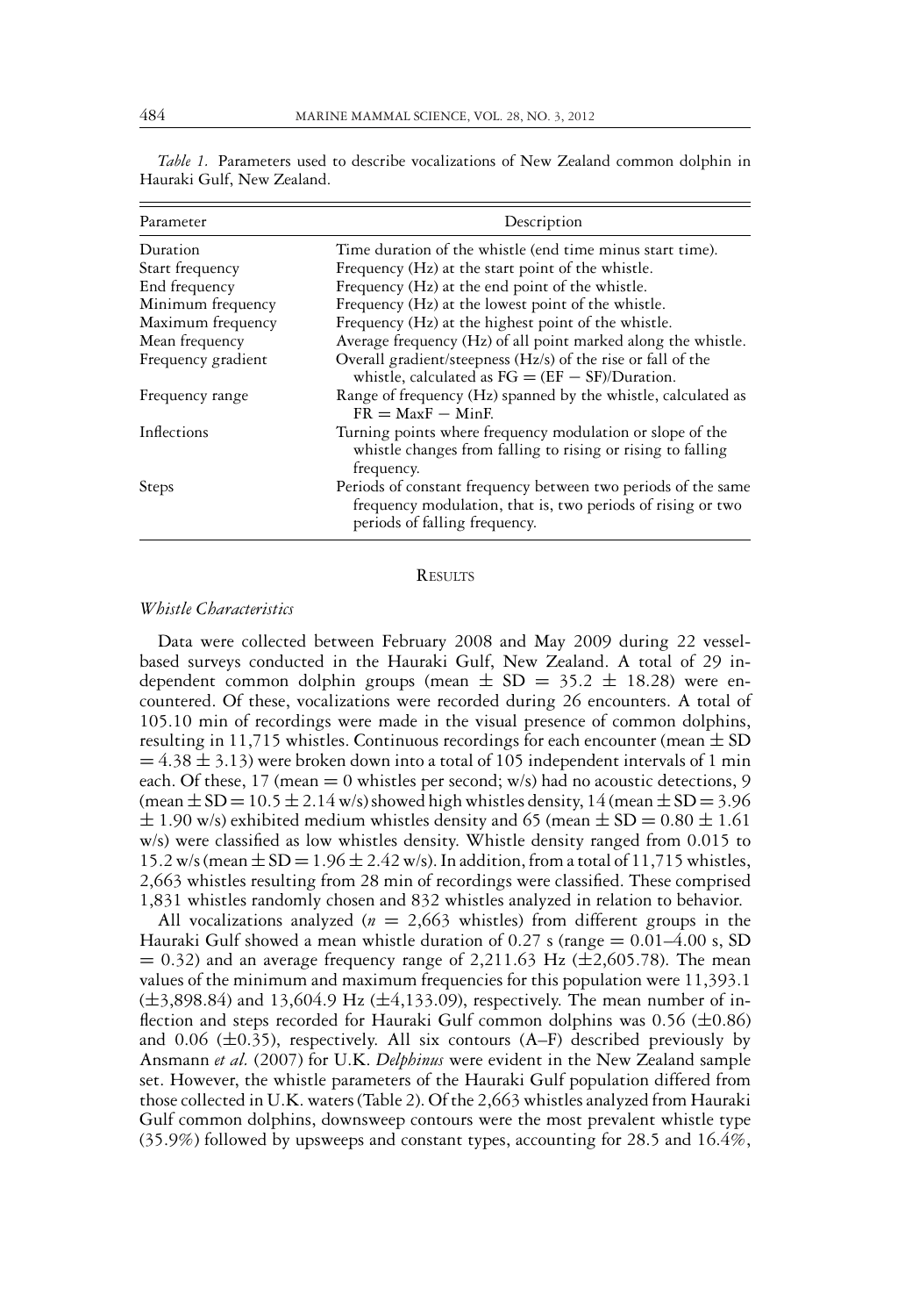| Sound parameter           | Hauraki Gulf<br>$23$ kHz<br>bandwidth limit<br>$n = 2,663$ whistles | Celtic Sea<br>$24$ kHz<br>bandwidth limit<br>$n = 1,835$ | English Channel<br>$48$ kHz<br>bandwidth limit<br>$n = 435$ |
|---------------------------|---------------------------------------------------------------------|----------------------------------------------------------|-------------------------------------------------------------|
| Start frequency (Hz)      | 12.59(4.07)                                                         | 12.03 (3.47)                                             | 12.64(3.95)                                                 |
| End frequency (Hz)        | 12.29 (4.07)                                                        | 11.97(3.25)                                              | 12.48(3.97)                                                 |
| Minimum frequency (Hz)    | 11.39 (3.89)                                                        | 9.45(2.06)                                               | 9.80(2.46)                                                  |
| Maximum frequency (Hz)    | 13.60 (4.13)                                                        | 14.69(3.13)                                              | 15.84(3.28)                                                 |
| Mean frequency (Hz)       | 12.46(3.81)                                                         | 11.89(2.05)                                              | 12.67(2.37)                                                 |
| Frequency gradient (Hz/s) | $-0.89(-14.39)$                                                     | 0.38(9.73)                                               | 0.51(11.63)                                                 |
| Frequency range (Hz)      | 22.13(2.60)                                                         | 5.24(3.25)                                               | 6.03(3.42)                                                  |
| Duration (s)              | 0.27(0.32)                                                          | 0.65(0.33)                                               | 0.64(0.32)                                                  |
| Number of inflections     | 0.56(0.863)                                                         | 0.64(0.98)                                               | 0.56(0.91)                                                  |
| Number of steps           | 0.06(0.349)                                                         | 0.13(0.39)                                               | 0.10(0.34)                                                  |

*Table 2.* Vocalization parameters in common dolphins from the Hauraki Gulf, New Zealand compared with U.K. populations detailed in Ansmann *et al*. (2007). Values given are means with standard deviations shown in parentheses.

respectively. Concave and convex contours (6.1% each) accounted for the smallest proportion of whistles identified within the repertoire of Hauraki Gulf common dolphins. Sine contours were detected in 7% of recordings analyzed from the New Zealand data set. Of all the whistle types identified in the present study, the least modulated subtypes appeared to be the most frequent. Analyses of the Hauraki Gulf data set revealed 45 whistles contours (Fig. 3) that could not be accounted for within Ansmann *et al.* (2007). Consequently, this resulted in six new whistle contours being described for the G and H classes, five for the M class, and a further seven and eight for classes L and I, respectively. A further 13 new whistles contours were added within *N* class (Fig. 3).

Of 11,715 whistles, certain whistles (R contours, Fig. 4) appear to have a high repetition rate over a short temporal scale (Fig. 4). Each R contour exhibited an extraordinary similarity in duration and other whistle frequency parameters. A total of 20 different repetitions were recorded, 12 of which occurred only within one encounter, while a further 8 occurred over multiple (two to three) encounters. R12 was the whistle repetition that showed the highest number of repetitions in association with the highest number of encounters (35 repetitions within 3 encounters). Conversely, R16 displayed the lowest number of encounters and whistles (five repetitions within one encounter).

All parameters examined in the present study were found to be significantly different between encounters (Table 3), except for mean frequency and number of steps ( $P > 0.05$ ). All examined parameters were also found to differ between whistle types (Table 3), except for minimum frequency and number of steps ( $P > 0.05$ ). Finally, all parameters with the exception of the number of steps ( $P > 0.05$ ) varied significantly with group size (Table 3).

# *Whistle Characteristics in Relation to Behavior*

Analyses revealed large differences between vocalizations of dolphins engaged in different behavioral states. First, whistle density was markedly different between forage (*F*) and travel (*T*) groups, despite a comparable sample period (*ca.* 8 min)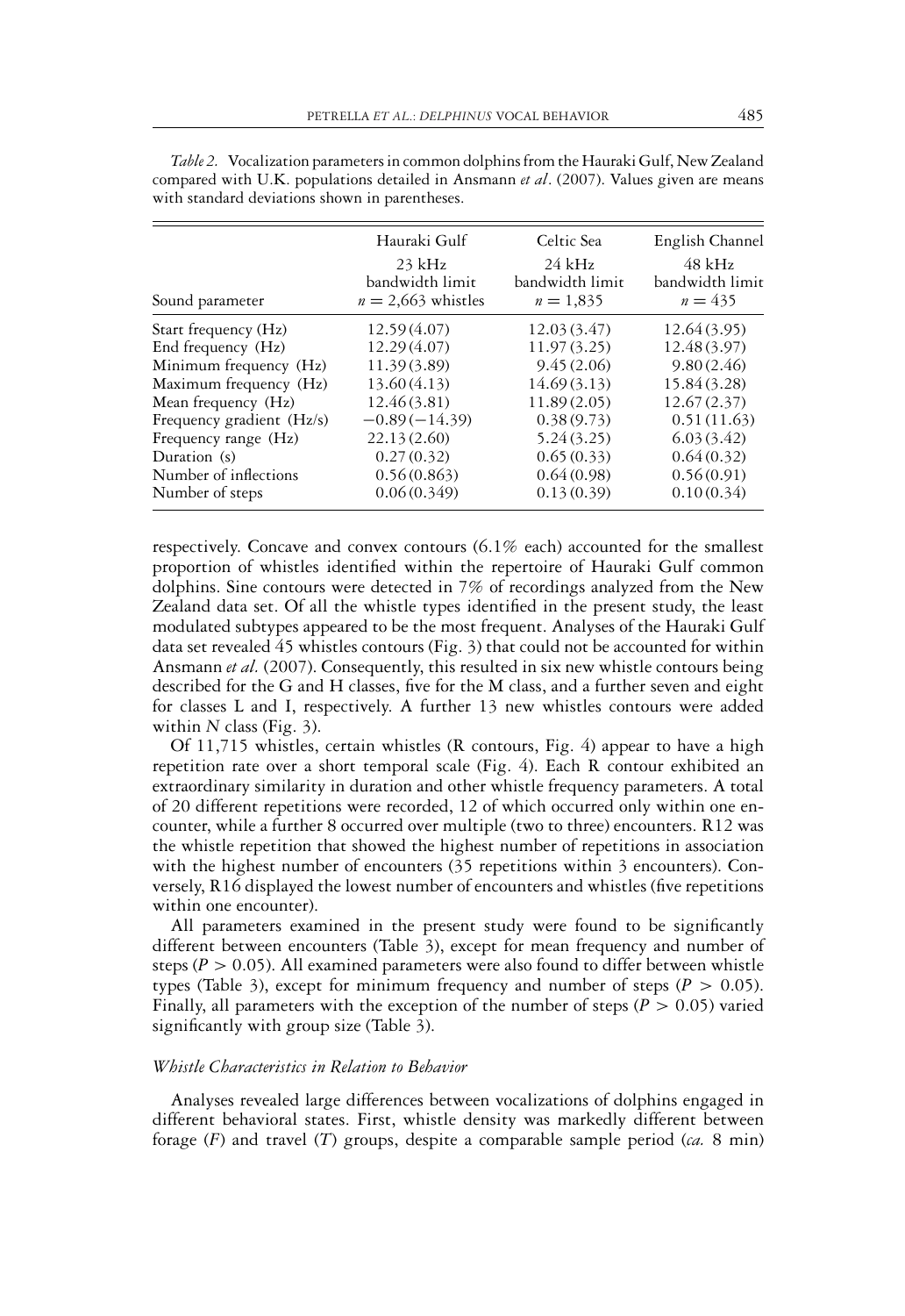

*Figure 3.* Alternative idealized contours of the different whistle types detected in common dolphins in the Hauraki Gulf, New Zealand.

and similar group sizes. To be more precise, the whistle density within the foraging groups was on average, approximately 13 times higher than that recorded in traveling groups (Fig. 5). This resulted in a whistle density of 1.61  $\pm$  0.65 w/s for foraging dolphins  $v_s$ . 0.12  $\pm$  0.15 w/s for traveling dolphins. A comparison of whistle duration, range frequency, inflections, and steps revealed similarities between the foraging and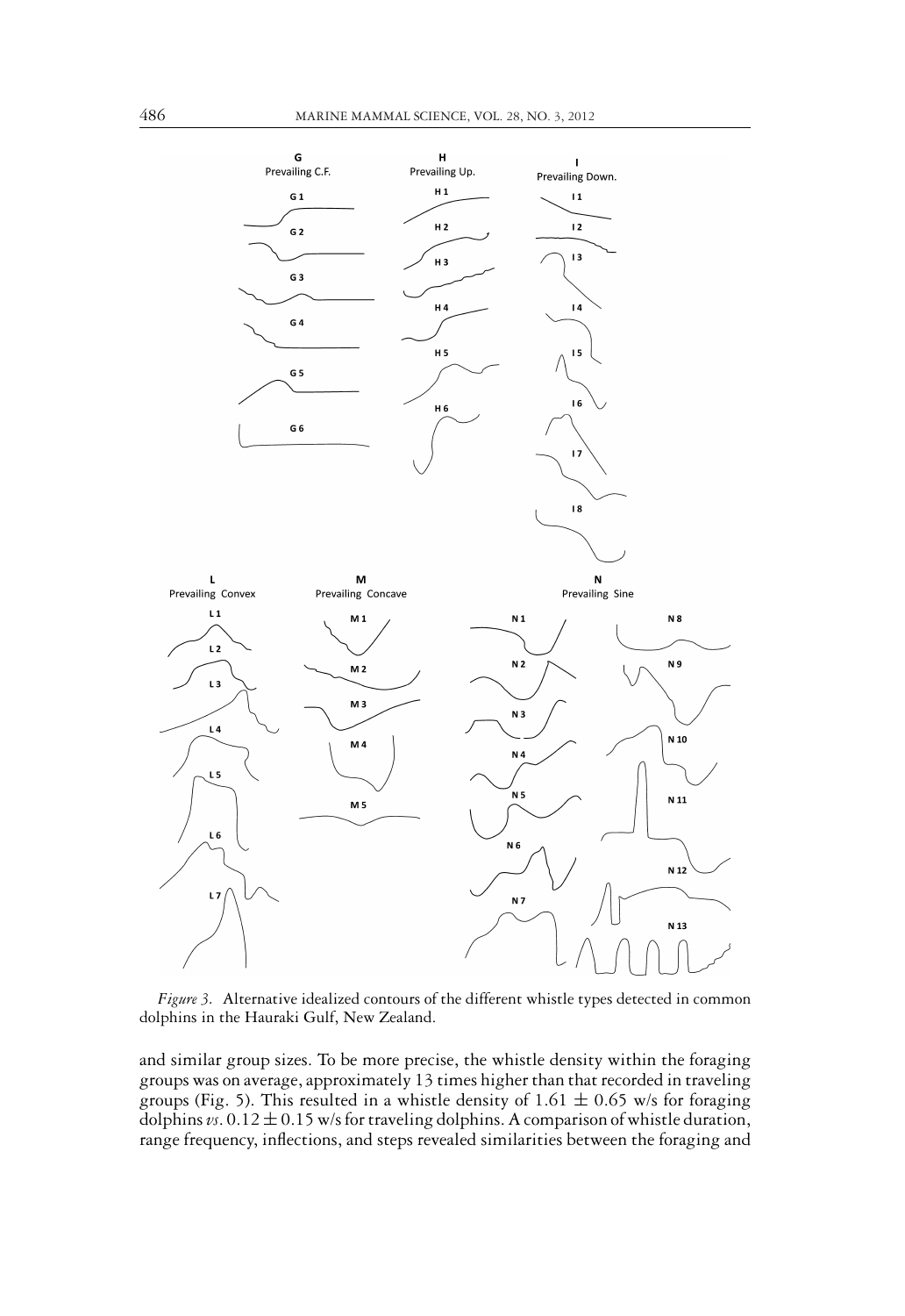

*Figure 4.* Frequently repeated whistle contours detected in the population of common dolphins in Hauraki Gulf, New Zealand.

traveling dolphins, with the exception of duration  $(P < 0.0001)$  and frequency range  $(P < 0.0001)$ .

During traveling, whistles were typically longer  $(T: \text{mean} = 0.55 \pm 0.38 \text{ s}, \text{range})$ . 0.04–1.75 s; *F*: mean =  $0.34 \pm 0.31$  s, range: 0.01–4 s) than those recorded by foraging dolphins ( $P = 0.0001$ ). The range of frequency was also different between these two behavioral states, with the minimum frequency lower ( $T = 9,622$  Hz,  $F = 11,036$  Hz) during traveling activity ( $P = 0.0007$ ). The frequency range was significantly larger (*T*: 5,042 Hz, *F*: 3,010 Hz) in traveling groups ( $P < 0.0001$ ). No difference in maximum frequency (*T*: 14,664 Hz, *F*: 14,046 Hz; *P* = 0.876), number of steps (*T*: 0.08, *F*: 0.07, *P* = 0.761) or inflections (*T*: 0.68, *F*: 0.73, *P* = 0.666) between behavioral states.

#### **DISCUSSION**

Quantification of the vocal repertoire of a species is critical for subsequent analyses of signal functionality, geographical variation, social relevance, and transmission (Boisseau 2005). While signal repertoires have been documented for numerous species, detailed descriptions for cetaceans remain rare. This is true of common dolphins, and particularly so of Southern Hemisphere populations. Data presented here represent the first account of whistle characteristics for this species within New Zealand waters. We found that the behavior of New Zealand common dolphins does appear to affect the whistle characteristics, at least in relation to traveling and foraging groups. Furthermore, findings suggest that the majority of whistle parameters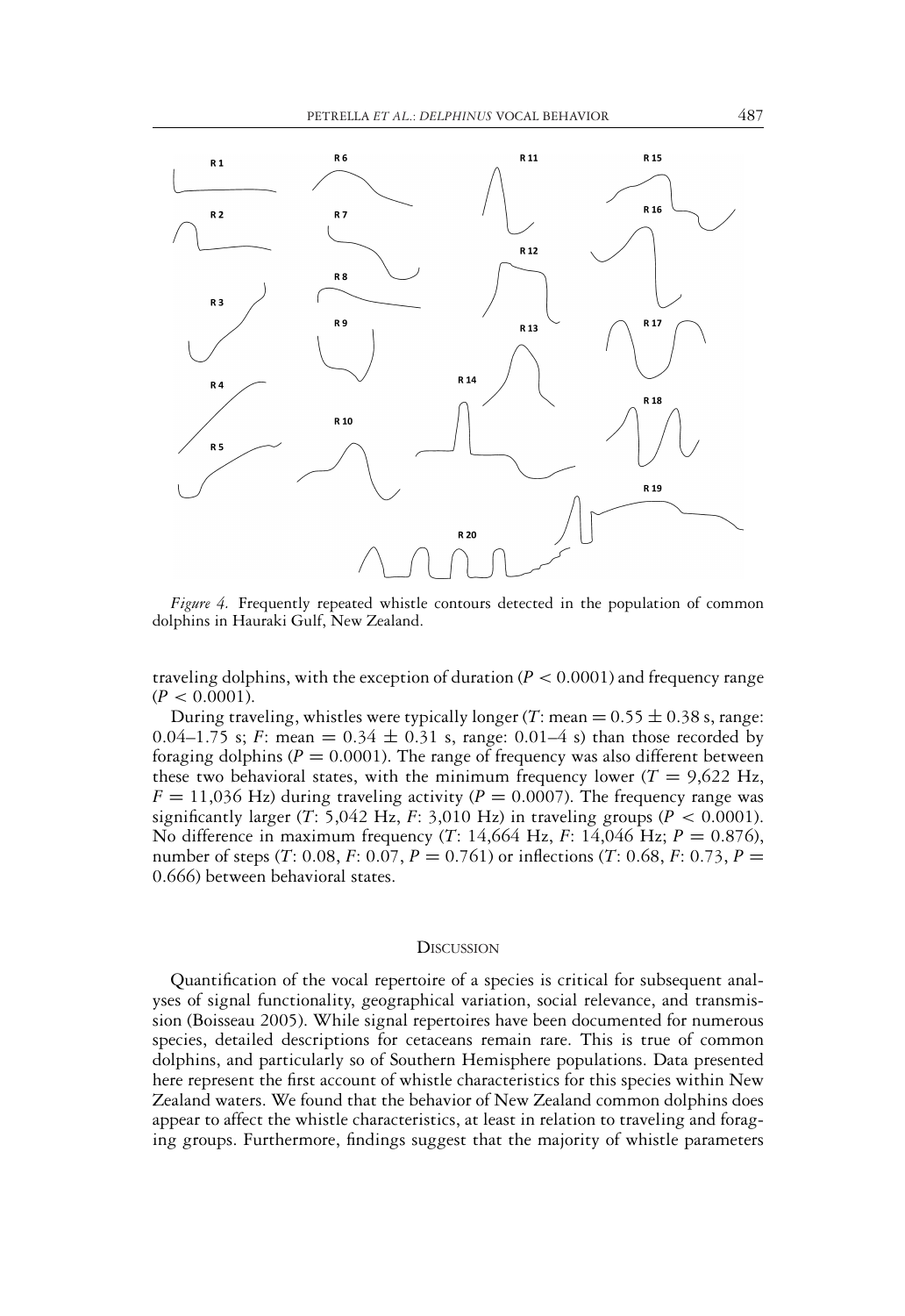| Encounters            | Groups | df             | Total observations | H        | $\boldsymbol{P}$ |
|-----------------------|--------|----------------|--------------------|----------|------------------|
|                       |        |                |                    |          |                  |
| Duration              | 9      | 8              | 2,662              | 1,075.67 | < 0.0001         |
| Start frequency       | 9      | 8              | 2,662              | 30.21    | < 0.0002         |
| End frequency         | 9      | 8              | 2,662              | 68.75    | < 0.0001         |
| Range frequency       | 9      | 8              | 2,662              | 764.19   | < 0.0001         |
| Minimum frequency     | 9      | 8              | 2,662              | 86.36    | < 0.0001         |
| Maximum frequency     | 9      | 8              | 2,662              | 36.84    | < 0.0001         |
| Mean frequency        | 9      | 8              | 2,662              | 14.04    | 0.0807           |
| Frequency gradient    | 9      | 8              | 2,662              | 133.65   | < 0.0001         |
| Number of inflections | 9      | 8              | 2,662              | 96.23    | < 0.0001         |
| Number of steps       | 9      | 8              | 2,662              | 1.63     | 0.9919           |
| Whistles type         | Groups | df             | Total observations | H        | $\overline{P}$   |
| Duration              | 6      | 5              | 2,662              | 154.84   | < 0.0001         |
| Start frequency       | 6      | 5              | 2,662              | 161.63   | < 0.0001         |
| End frequency         | 6      | 5              | 2,662              | 117.47   | < 0.0001         |
| Range frequency       | 6      | 5              | 2,662              | 484.28   | < 0.0001         |
| Minimum frequency     | 6      | 5              | 2,662              | 15.92    | 0.0071           |
| Maximum frequency     | 6      | 5              | 2,662              | 116.99   | < 0.0001         |
| Mean frequency        | 6      | 5              | 2,662              | 39.53    | < 0.0001         |
| Frequency gradient    | 6      | 5              | 2,662              | 1,814.20 | < 0.0001         |
| Number of inflections | 6      | 5              | 2,662              | 795.74   | < 0.0001         |
| Number of steps       | 6      | 5              | 2,662              | 20.47    | < 0.0001         |
| Groups size           | Groups | df             | Total observations | H        | $\overline{P}$   |
| Duration              | 5      | $\overline{4}$ | 2,662              | 178.45   | < 0.0001         |
| Start frequency       | 5      | 4              | 2,662              | 101.43   | < 0.0001         |
| End frequency         | 5      | 4              | 2,662              | 47.71    | < 0.0001         |
| Range frequency       | 5      | 4              | 2,662              | 435.12   | < 0.0001         |
| Minimum frequency     | 5      | 4              | 2,662              | 18.46    | < 0.0001         |
| Maximum frequency     | 5      | 4              | 2,662              | 96.84    | < 0.0001         |
| Mean frequency        | 5      | 4              | 2,662              | 27.67    | < 0.0001         |
| Frequency gradient    | 5      | 4              | 2,662              | 855.93   | < 0.0001         |
| Number of inflections | 5      | 4              | 2,662              | 626.29   | < 0.0001         |
| Number of steps       | 5      | 4              | 2,662              | 7.96     | 0.0931           |

*Table 3.* Kruskal–Wallis statistical analyses on encounters, whistle type, and group size for common dolphins in Hauraki Gulf between February 2008 and May 2009.

*Note*:  $df = degree of freedom, significant level is a  $P < 0.005$ .$ 

examined in New Zealand common dolphins differ to those previously published for U.K. populations.

Typically common dolphins in the Hauraki Gulf emitted far fewer whistles per minute when traveling. Conversely, feeding dolphins exhibited a much higher whistle density. Since whistle density is likely affected by the number of dolphins (assuming that more whistles per unit time can be emitted from a larger group), only dolphin groups of comparable size (*ca.* 30 animals) were assessed. Results suggest that during foraging, whistle density was approximately 13 times higher than during traveling activity. This finding appears logical, since it is appropriate to suggest that the level of coordination required between foraging individuals would be higher than that necessary in traveling dolphins. This is supported by other studies that indicate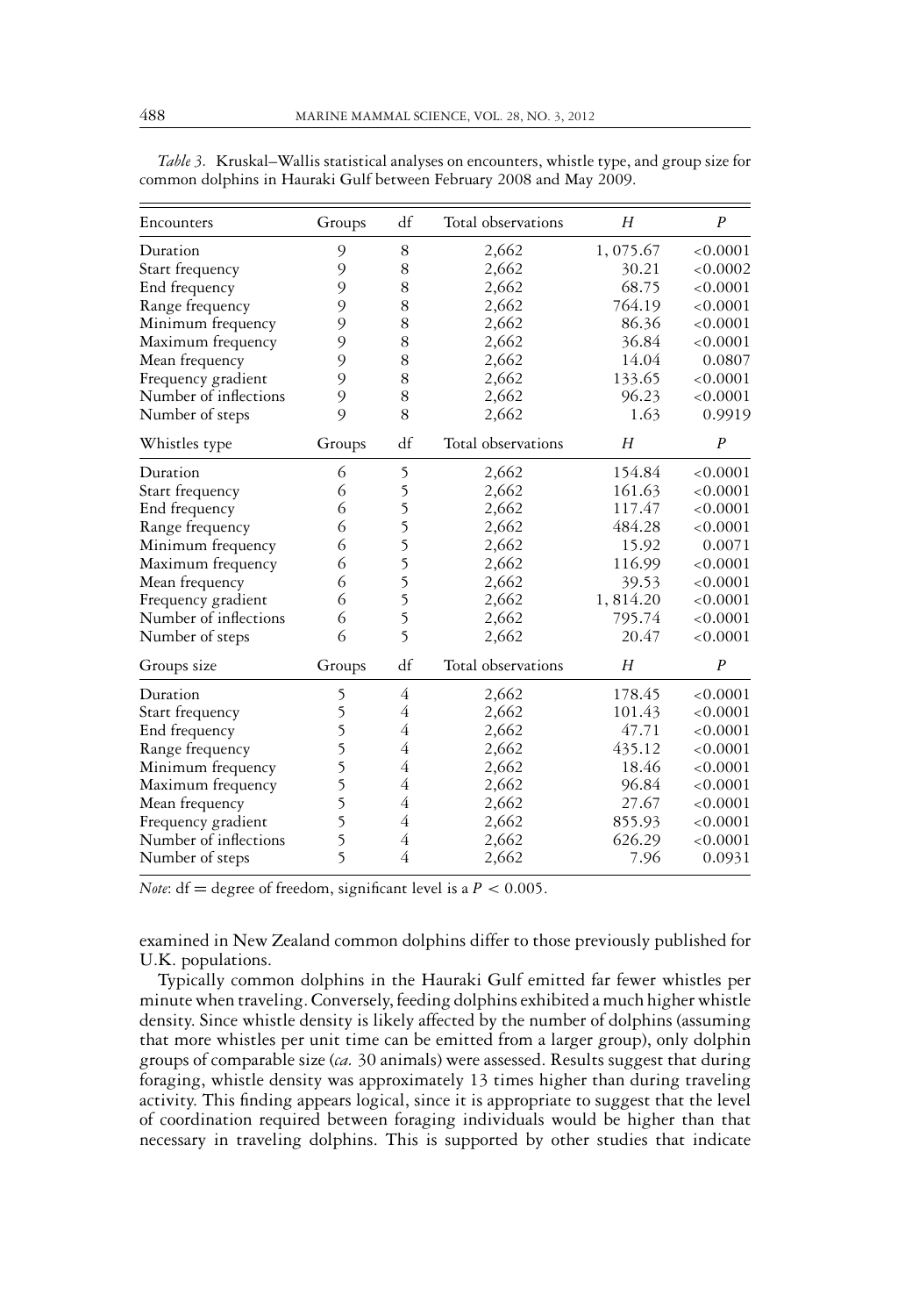| <b>Survey</b> | <b>Behavior</b> | Group size | Number of<br>whistles | <b>Duration of</b><br>recordings (s) |
|---------------|-----------------|------------|-----------------------|--------------------------------------|
| 27 Feb 08     | 1               | 30         | 0                     | 60                                   |
| 12 Mar 08     | 2               | 30         | 26                    | 60                                   |
| 12 Mar 08     | 3               | 30         | 7                     | 58                                   |
| 12 Mar 08     | 4               | 30         | 9                     | 60                                   |
| 12 Mar 08     | 5               | 30         | 13                    | 60                                   |
| 12 Mar 08     | 6               | 30         | $\theta$              | 64                                   |
| 1 Apr 08      | 7               | 30         | $\overline{2}$        | 60                                   |
| 21 Nov 08     | 8               | 30         | 0                     | 58                                   |
|               |                 |            |                       |                                      |
| 15 Jan 09     | 1               | 30         | 82                    | 60                                   |
| 15 Jan 09     | 2               | 30         | 166                   | 60                                   |
| 15 Jan 09     | 3               | 30         | 115                   | 60                                   |
| 15 Jan 09     | 4               | 30         | 108                   | 60                                   |
| 30 Mar 09     | 5               | 30         | 123                   | 60                                   |
| 30 Mar 09     | 6               | 30         | 66                    | 60                                   |
| 30 Mar 09     | 7               | 30         | 47                    | 60                                   |
| 30 Mar 09     | 8               | 30         | 65                    | 60                                   |



*Figure 5.* Parameters used to describe vocalizations of traveling *vs*. foraging common dolphins in Hauraki Gulf, New Zealand between February 2008 and May 2009. *Note*: *T* = travel,  $F =$  forage.

New Zealand common dolphins employ a number of foraging behaviors, several of which include coordinated group strategies (Neumann and Orams 2003, Burgess 2006). Presumably, less coordination (and communication) is required by traveling groups, since by definition, traveling implies animals moving in a uniform speed and direction. Possibly, the few whistles that are emitted by traveling individuals act as signals to maintain group cohesion only. Alternatively, the multiple approaches made towards traveling groups during recordings may in part also explain differences in whistle density detected. However, since *Dolphin Explorer* was able to track ahead of traveling groups and cut engines prior to any secondary sampling, it seems unlikely that disturbance as a result of data collection alone would explain the differences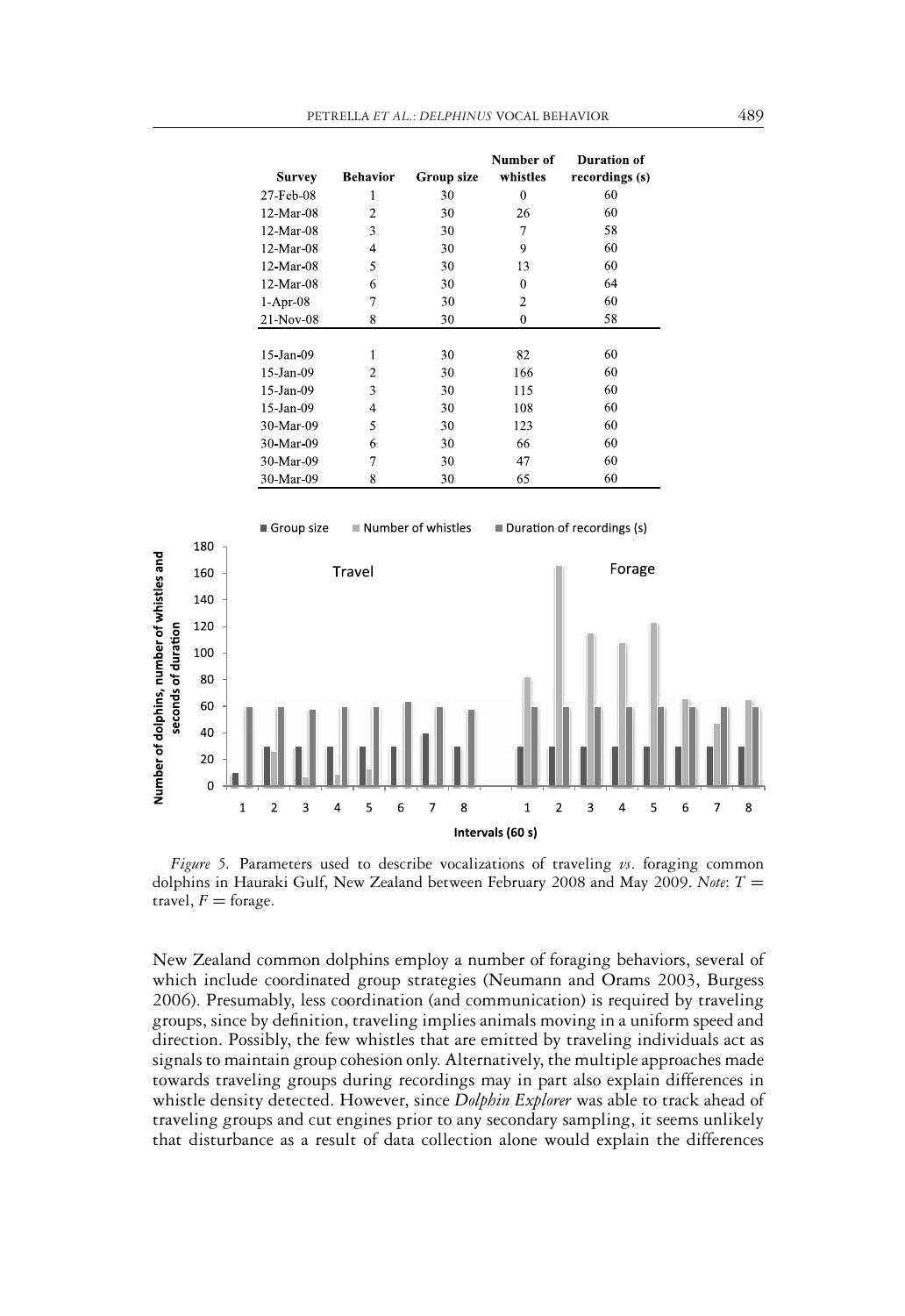reported here. Presumably, to be coordinated during cooperative feeding strategies, individuals within a group need to communicate efficiently, that is, within the shortest lapse of time possible. This fits with the findings of the present study, which showed feeding common dolphins display a shorter whistle duration than groups engaged in traveling behavior only.

Previous studies suggest parameters such as duration or number of inflections or steps are usually, within the same population, more variable than other parameters (Rendell *et al*. 1999, Morisaka *et al.* 2005). When comparing the Hauraki Gulf acoustics with published data for the Celtic Sea and English Channel populations (Ansmann *et al.* 2007), notable differences were found in almost all descriptive parameters analyzed (Table 2). Furthermore, the mean maximum and minimum frequencies in Hauraki Gulf animals were lower and higher, respectively than those recorded within U.K. waters. Consequently, this resulted in a smaller frequency range than that previously reported by Ansmann *et al*. Nevertheless, based on a comparable number of analyzed whistles, frequency ranged from 3.20 to 23.0 kHz in the Hauraki Gulf population  $(n = 2,663)$  whistles), with most whistles detected between 10 and 14 kHz. This is comparable to the frequency span of 3.56–23.51 kHz recorded within U.K. waters  $(n = 1,835)$  and 435 whistles for the Celtic Sea and English Channel, respectively), with most whistles occurring at between 9 and 15 kHz (Ansmann *et al*. 2007).

In the Hauraki Gulf, the mean recorded whistle duration was 0.27 s (range  $= 0.01 - 4.00$  s) compared with 0.65 s (range  $= 0.05 - 2.02$  s) for U.K. waters. Reasons why whistles appear shorter in the Hauraki Gulf population remain unclear. Potentially, the extensive geographical separation between the populations may offer some explanation. This rationale is based on the similar whistle durations reported for two neighboring U.K. populations (*i.e*., Celtic Sea and English Channel) examined by Ansmann *et al.* (2007). Nonetheless, this remains surprising given parameters of modulation (*e.g*., duration, number of inflections and steps) are typically more diverse within rather than between populations (Morisaka *et al.* 2005).

The present study examined a Southern Hemisphere population of common dolphins inhabiting inshore, shallow coastal waters. Data presented by Ansmann *et al.* (2007) represent Northern Hemisphere *Delphinus* inhabiting deep open oceanic waters. Clearly, these two environments not only differ by hemisphere but also by local environmental conditions, especially depth and oceanography. The way in which common dolphins use differing environments may contribute, at least in part, to some of the differences outlined here. For example, the Hauraki Gulf is an important feeding area for common dolphins (Stockin *et al*. 2009*a*). The associated influence this may have on whistle density and parameters measured as part of the present study are important factors to consider. Furthermore, the use of inshore Hauraki Gulf waters for nursing (Stockin *et al.* 2008*a*) may also have some bearing on the results presented, especially since differences in whistle parameters between the sexes have been identified in other delphinids (Sayigh *et al.* 1995). Unfortunately, no data describing the behavior of British common dolphins waters exist, thus precluding further discussion of how habitat use may account for differences identified between the regions.

Whistle types identified in the present study were in many cases, similar to those previously documented for this species (Ansmann *et al.* 2007). However, the proportion to which each contour featured within the vocal repertoire differed significantly between Hauraki Gulf and U.K. common dolphins. For example, whistle types A and C appeared more frequently in the repertoire of the Hauraki Gulf population.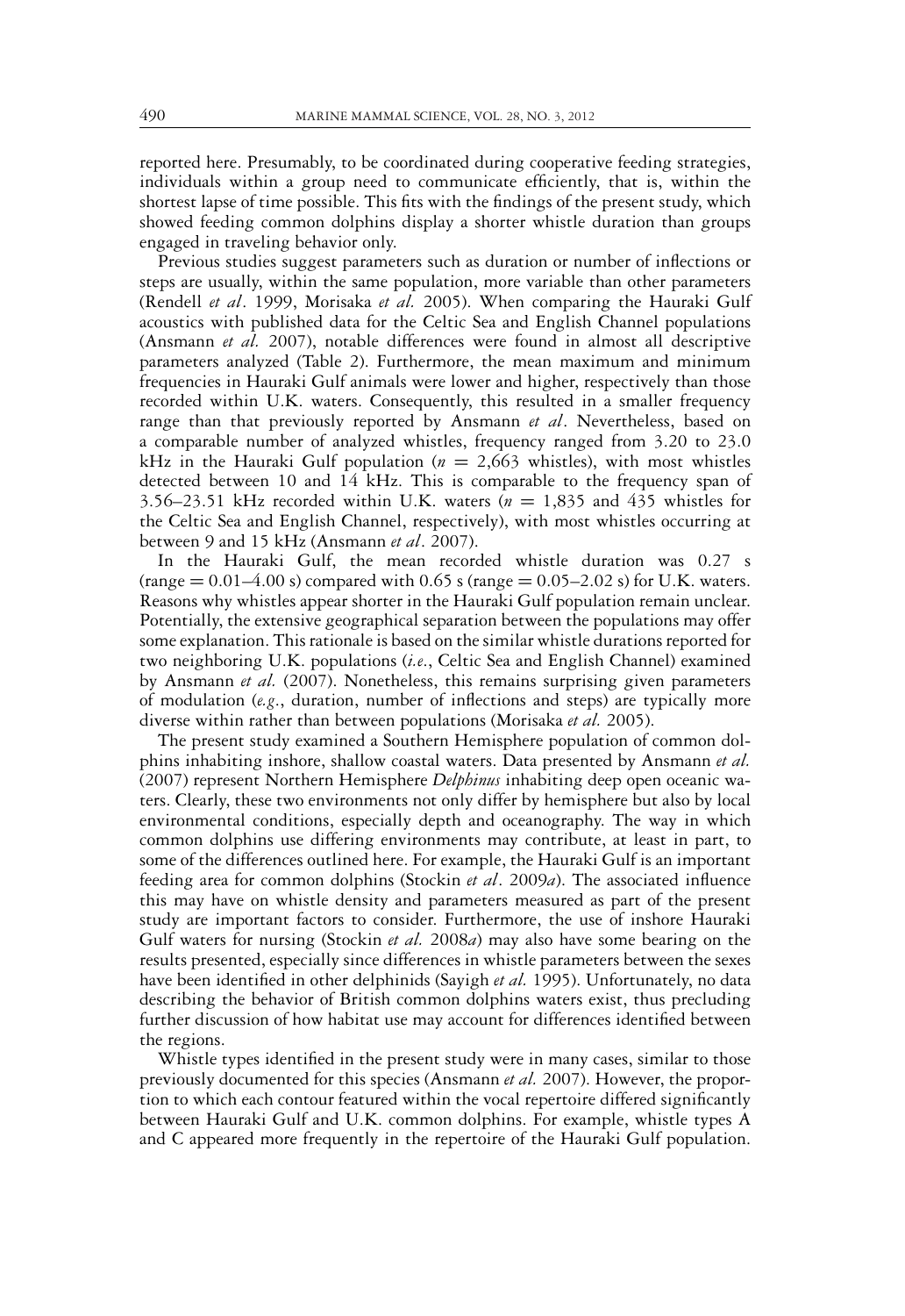This resulted in common dolphins displaying less modulation in their whistles when compared with previously studied populations. This trend was consistent throughout whistle types. Before examining potential reasons to explain these apparent differences, it is first necessary to consider the methodologies used in both the present and the previously published study. Of importance are the different manners in which acoustic data were collected. For example, Ansmann *et al.* used a towed hydrophone array during systematic transect surveys. This differs considerably to the nonsystematic surveys and static hydrophones used in the present study. Arguably, parameters may vary purely as a result of these sampling differences. For example, towed arrays have a number of inherent limitations, which may influence comparisons drawn here. First, only in a proportion of recordings is it often possible to confirm species identity *via* visual observations. As such, the acoustic presence of similar delphinids, namely white-sided (*Lagenorhynchus acutus*), white-beaked (*L. albirostris*), and striped dolphin (*Stenella coeruleoalba*) cannot be completely discounted. Second, the mobile nature of towed hydrophones likely biases certain behaviors (*e.g*., travel). However, towed hydrophones do typically evoke less of a behavioral response compared with the static methods used within the present study. As such, the likely impact such differences have on comparisons discussed herein remains unclear.

Analyses presented here are not without limitation. First, all acoustic recordings analyzed were collected from a commercial dolphin tour vessel. While this platform of opportunity has previously been used for research purposes (*e.g*., Stockin *et al.* 2008*a*, Wiseman *et al.* 2011), this has not been without constraint. Unfortunately, due to the obligatory schedule of this vessel, most interactions with dolphins were kept to a minimum, since multiple independent encounters were expected within any single survey (Stockin *et al.* 2008*a*). As such, in most cases the duration of recordings collected from each focal group was relatively short (mean  $= 4.31$  min). Nonetheless, fixed sampling methods, as used in this study, have several benefits. Most importantly, vocalizations of animals recorded can be correlated with direct physical observations. This allowed species confirmation, group size and behavior to be assessed in relation to whistles characteristics. However, this procedure required recordings to only be undertaken when the engine and sonar of the boat were switched off.

An important limitation when recording the vocal behavior of free-ranging delphinids is the ability to discern between the vocalizations of the focal group (*i.e*., near the boat)  $\alpha$ , others dolphins that compose the wider group. Using whistle intensity, it is possible to assess the distance from the hydrophone and thus, facilitate analysis of the spectrogram. While dolphin vocalizations can be detected from a distances of more than 1 km (Rankin *et al.* 2008), this issue was not considered a serious limitation within the current study, owing to the small, cohesive focal groups detected and examined within Hauraki Gulf waters. Within these small pods, the focal group often constitutes the entire pod under observation. This is due to the relatively small group sizes frequently encountered within this region (Stockin et al. 2008*a*).

Another limitation in common with many acoustic studies involving free-ranging cetaceans, and possibly the main source of variance between encounters, is the nonindependence of the data collected. During the present study, it was not possible to determine which individual within a group produced the vocalizations. Therefore, it is likely that recordings often included more than one whistle from each individual, thus it cannot be guaranteed that each whistle used in the analysis is from a different dolphin (Oswald *et al.* 2003).

While data could not be recorded during all months during the present study owing to field logistics (*e.g*., bad weather), survey effort was spread across the entire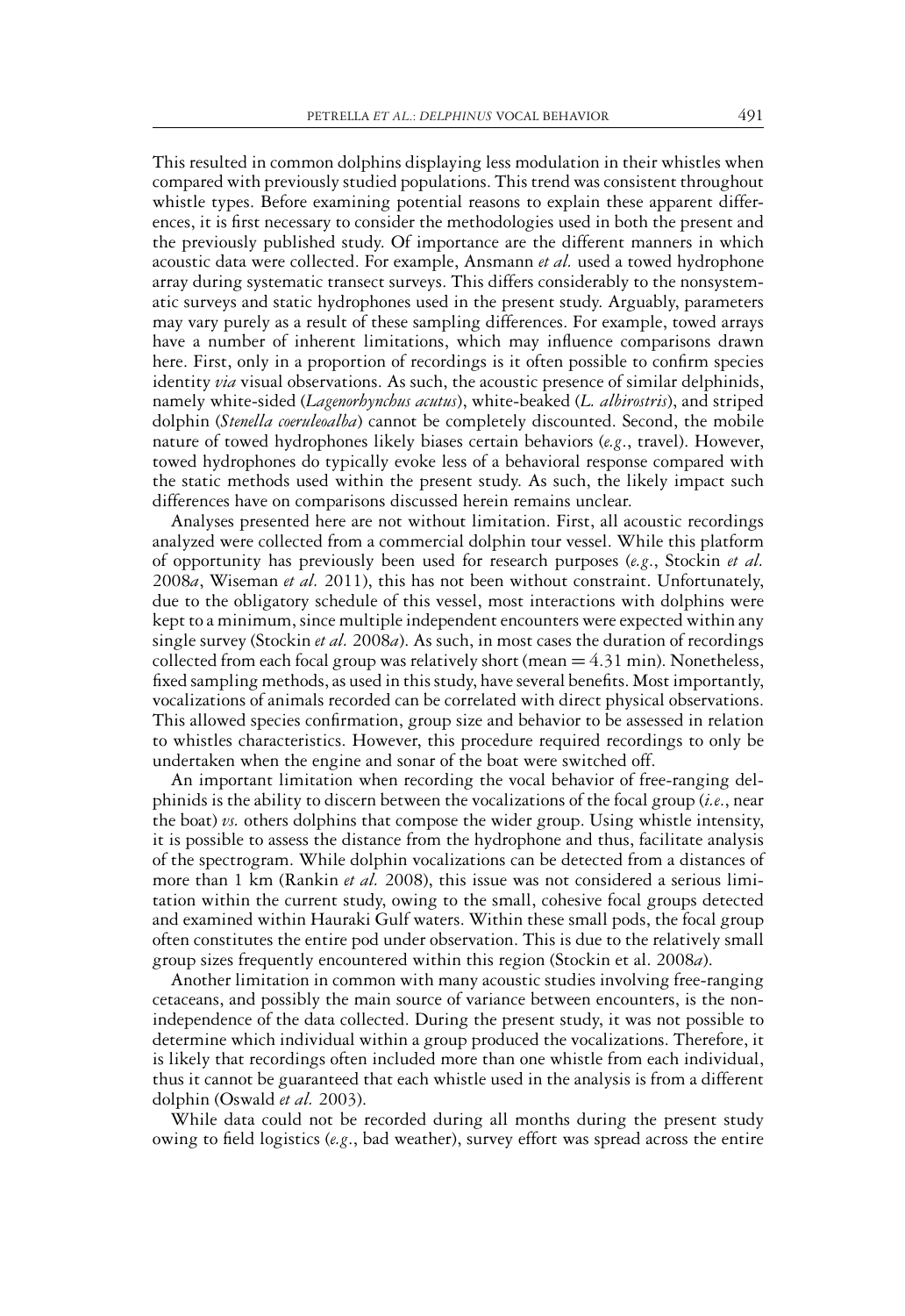year. This ensured that sampling occurred throughout all austral seasons and therefore, included any temporal variance within the whistle characteristics of common dolphins using Hauraki Gulf waters (Table 4). Survey effort was also spatially representative of common dolphin occurrence within the study site (Stockin *et al.* 2008*a*), with acoustic recordings collected in various water depths (14–48 m), thus covering a range of habitats. As such, any variance in vocalizations as a result of habitat use (Stockin *et al.* 2008*a*, 2009*a*) was reflected within the analyzed data set. However, whistle densities presented should be considered as best estimates of whistle number only. Inaccuracies in these counts are likely, especially during times of high vocal activity, as whistles often overlap each other and cannot always be clearly distinguished. Significant differences in the whistle density between traveling and feeding groups (*T*: 0.12 w/s, *F*: 1.61 w/s) also likely influenced the whistle parameters.

In the present study, there was no conclusive way to determine if whistle repetitions identified within the Hauraki Gulf population were signature whistles. This was because these whistles were recorded incidentally and no experimental protocol was carried out to synthesize and test whether a particular animal emitted the same whistle over time. Nonetheless, of the 20 whistle repetitions identified in the present study, 8 appeared in at least two different independent encounters (up to 15 mo apart). These data suggest there is a good possibility that during the field work that either (1) the same pod was encountered more than once or (2) some of the same dolphins occurred within different pods. The first explanation is plausible since previous research has indicated that common dolphins in the Hauraki Gulf exhibit site fidelity (Stockin 2008). The second hypothesis is also possible since common dolphins are known to live in fission–fusion societies (Bruno *et al.* 2004). A third alternative hypothesis is that these types of vocalization may be created by different individuals but within the same pod. While this is not reported within the literature for common dolphin, whistle imitation has been documented in bottlenose dolphins, *Tursiops truncatus* (Miksis *et al.* 2002). Regardless of the explanation, signature whistles can facilitate continued contact between individuals both within and between groups.

Assessing acoustic recordings in relation to observed behavior is problematic when dealing with a free-ranging, highly mobile delphinids. The analyses presented here for the Hauraki Gulf population are no exception. While captive studies often involve a single animal whose behavior can be directly correlated with vocalizations produced (*e.g*., Caldwell and Caldwell 1968), the same cannot be said for studies examining wild populations. As such, this study attempted to understand whistle communication at the group level, since individual recognition was not possible. Nonetheless, common dolphins can form large groups (*e.g*., Oswald *et al.* 2003, Rankin *et al*. 2008) and may be structured into subgroups (Stockin *et al.* 2008*a*). These subgroups often engage in distinct behaviors (Stockin *et al.* 2009*a*), which is why during the present study, only recordings of smaller pods (*ca*. 20–30 animals) not comprising of multiple subgroups were made. This enabled the focus to be on specific behaviors for which all focal group members were engaged. As only travel and forage states were recorded in isolation of other behaviors in the Hauraki Gulf population, only these states were compared in relation to recorded vocalizations.

Findings presented here suggest that the majority of whistle parameters examined in New Zealand common dolphins differ to those previously published for U.K. populations. Furthermore, unlike other populations, behavior does appear to affect the whistle characteristics of New Zealand common dolphins. However, our preliminary findings are restrictive to the Hauraki Gulf and therefore, additional research is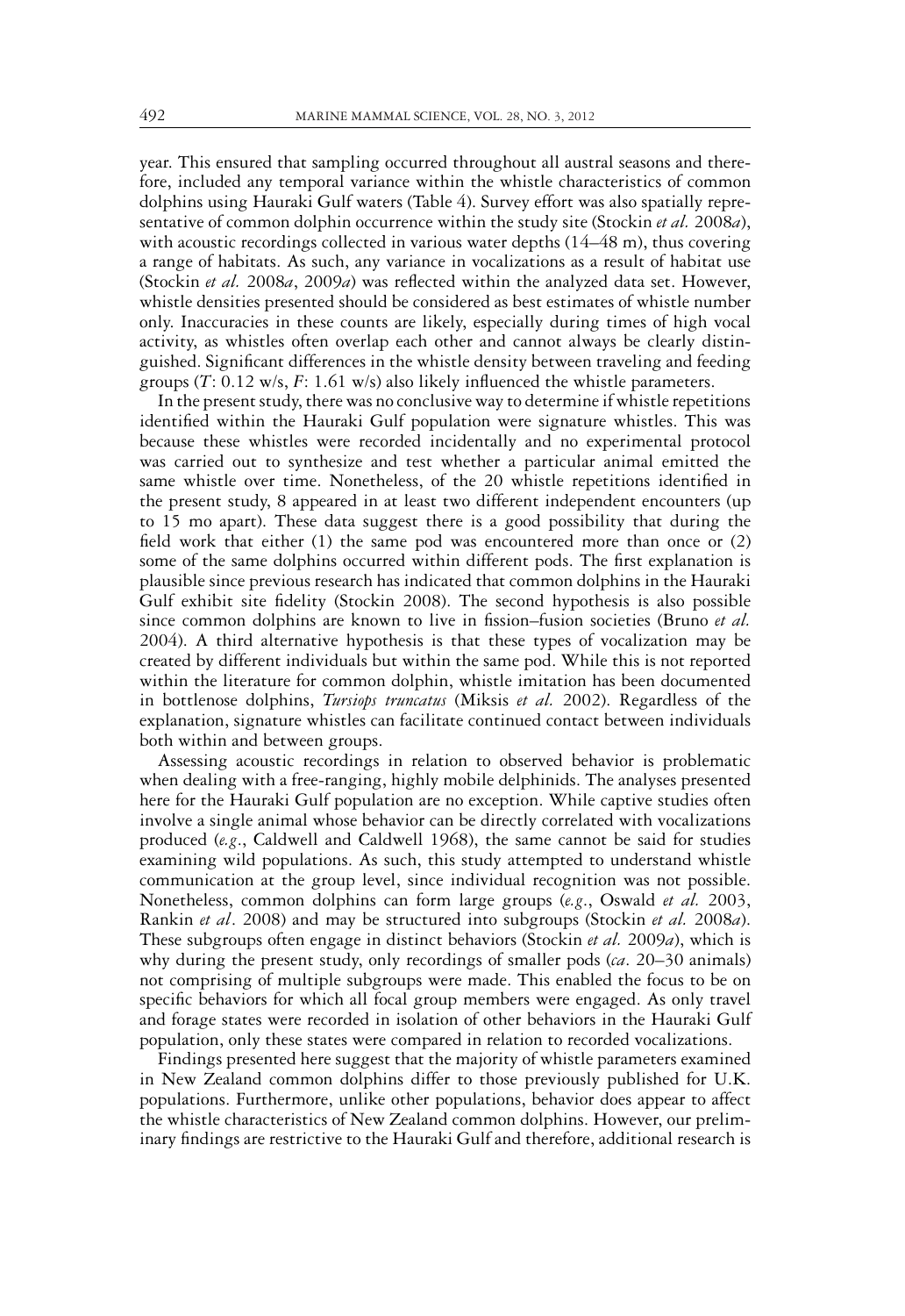|                                                                                         | Minimum                   | Maximum                                           | Mean                     |                           |                 | Gradient                                        | Range                 |                              |      |
|-----------------------------------------------------------------------------------------|---------------------------|---------------------------------------------------|--------------------------|---------------------------|-----------------|-------------------------------------------------|-----------------------|------------------------------|------|
| Thistle Duration                                                                        | trequency<br>(Hz)         | trequency<br>(Hz)                                 | trequency<br>(Hz)        | inflections steps<br>(Hz) | (Hz)            | trequency<br>(Hz)                               | frequency<br>(Hz)     | Traveling Foraging<br>$(\%)$ | (%)  |
| 0.20                                                                                    | 11,149.78                 | 11,747.54                                         | 11,552.94                | 0.18                      |                 | 332.02                                          | 597.76                |                              |      |
|                                                                                         | $5 - 21,902.30$<br>(4,09) | $(4,095 - 21,913.30)$                             | $(4,095 - 52,509.90)$    | $(0 - 5)$                 | $(0 - 2)$       | $(-22,500 - 37,412.50)$                         | $(0 - 8,964,30)$      |                              |      |
|                                                                                         | 11,541.50                 | 13,671.72                                         | 12,601.53                |                           |                 | 12,032.86                                       | 2,130.21              |                              | 25.8 |
|                                                                                         | $-21,493.70$<br>(3,915)   | $(4,558.7 - 22.050)$                              | $(4,449.66 - 23.608.32)$ |                           | $\widehat{(-)}$ | $(-9,684.40 - 12,8830)$                         | $49.20 - 13.565.50$   |                              |      |
|                                                                                         | 1,535.52                  | 14,104.37                                         | 12,786.03                |                           |                 | 11,835.98                                       | 2,568.86              |                              | 12.5 |
| (0.01–1.35)<br>0.23<br>0.005–1.56)<br>0.005–1.56)<br>(0.1–1.75) (<br>0.40–1.73)<br>0.32 | $-21,825$<br>(4,328.80)   | $(5,261.40 - 22.005.7)$                           | $(4,983,28 - 60,115,86)$ |                           | $(-2)$          | $-10,9319,05-89,365.06$                         | $(52.20 - 14.572.20)$ |                              |      |
|                                                                                         | 11,440.24                 | 14,520.86                                         | 12.902.23                | 08                        | 0.01            | 14,69.55                                        | 3,080.62              |                              |      |
|                                                                                         | $(4,956.6 - 20,936.4)$    | $(6,084.30 - 22,050)$                             | $(5,927.22 - 21,640.22)$ | $(-3)$                    | $(0-1)$         | $-27,426.09-8,578.47$                           | $(98.40 - 12.044.5)$  |                              |      |
|                                                                                         | 11,219.70                 | 13,597.08                                         | 12,358.94                | $\frac{8}{2}$             |                 | 111.68                                          | 2,377.39              |                              |      |
|                                                                                         | $(4,419.40 - 21,607)$     | $(6.174 - 22.050)$                                | $(5,472.54 - 21,695.60)$ | $(0 - 6)$                 | $(0 - 2)$       | $(-15, 737.50 - 13, 216.67)$ (149.70-10.596.60) |                       |                              |      |
| $0.01 - 1.29$<br>0.55                                                                   | 10,732.72                 | 14,301.97                                         | 12,477.21                | :44                       |                 | 323.41                                          | 3,569.26              |                              |      |
| $0.02 - 4$                                                                              | $(3,197.70 - 21,133.30)$  | $(3,388.60 - 22,044.70)$ $(3,350.44 - 21,615.08)$ |                          | $(0 - 5)$                 | $(0 - 2)$       | $(-20,801.89 - 25,779.02)$ (98.20-10,506.5)     |                       |                              |      |

| ֧֧֧֧֧֧֛֚֩֘֝֝֝֝֘֝֬֝֬֝֬֝֓֝֬֝֓֝֬֝֓֕֝֬֝֓֝֬֝֓֝֬֝֓֝֬֝֓֝֬<br>֧֪֧֧֧֧֛֪֪֪ׅ֛֪֪֛֚֚֚֚֚֚֚֚֚֚֚֚֚֚֚֚֚֚֚֚֚֚֝֝֝֬֝֬ |                  |  |
|---------------------------------------------------------------------------------------------------|------------------|--|
|                                                                                                   |                  |  |
|                                                                                                   |                  |  |
|                                                                                                   |                  |  |
|                                                                                                   |                  |  |
|                                                                                                   |                  |  |
| w Zealand. Values given are means with the r                                                      |                  |  |
| י<br>ו                                                                                            |                  |  |
|                                                                                                   |                  |  |
|                                                                                                   |                  |  |
|                                                                                                   |                  |  |
| $\sim$ $\sim$ $\sim$ $\sim$ $\sim$ $\sim$ $\sim$                                                  |                  |  |
| overs in common dolphing from the Haumbi (-                                                       |                  |  |
|                                                                                                   |                  |  |
|                                                                                                   |                  |  |
|                                                                                                   |                  |  |
|                                                                                                   |                  |  |
|                                                                                                   |                  |  |
|                                                                                                   |                  |  |
|                                                                                                   |                  |  |
|                                                                                                   |                  |  |
|                                                                                                   |                  |  |
| ֦֧֦֦֖֧֪֪֦֧֚֚֚֝֬֝֝֬֝֬֝֓֕֓֬֝֓֬֝֬֝֓֬֝֓֬֝֓֝֬֓֝                                                        |                  |  |
| .<br>۽                                                                                            |                  |  |
|                                                                                                   |                  |  |
|                                                                                                   |                  |  |
| $\ddot{\phantom{0}}$                                                                              | į<br>į<br>۱<br>j |  |
|                                                                                                   |                  |  |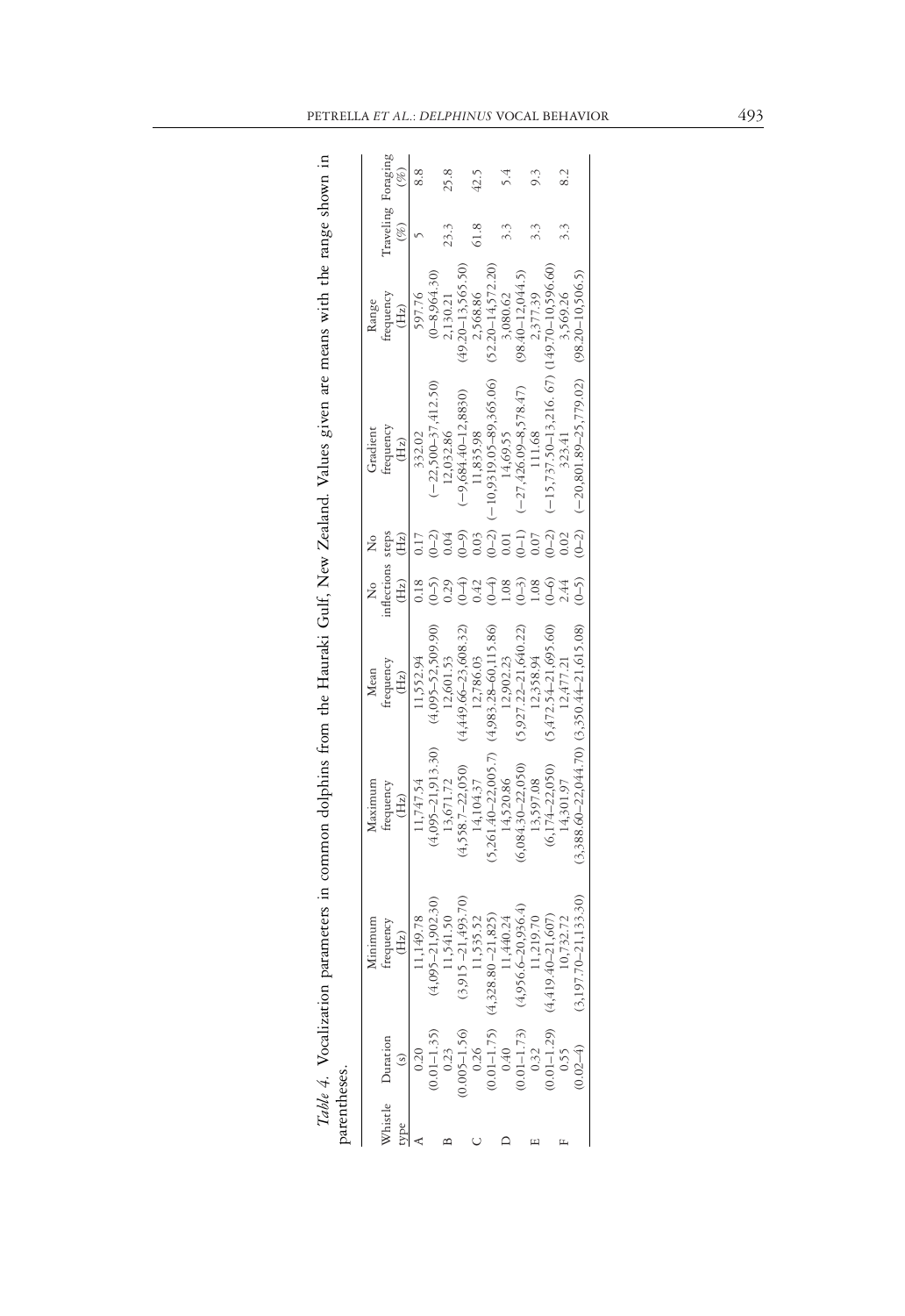recommended on other *Delphinus* populations around New Zealand. Future studies should facilitate focal group follows and consider the role of group composition, associated species (*e.g*., Bryde's whales, *Balaenoptera brydei*) and boat traffic on common dolphin vocalizations. Since differences in the vocal repertoire of delphinids have been identified between year (Morisaka *et al.* 2005) and sex (Sayigh *et al.* 1995), future research should also aim to span multiple years and target nursery and bachelor pods independently. Finally, effort should be made to (1) obtain recordings from milling, resting and socializing groups and (2) collect vocalizations of foraging animals engaged within different strategies (*e.g*., line abreast, wall formation). This would allow for the examination of different behaviors and assessment of communication between individuals involved within specific foraging strategies.

# **ACKNOWLEDGMENTS**

The authors thank the staff and crew of *Dolphin Explorer* and the late Stephen Stembridge for providing an observation platform. We also thank Mark Orams (AUT University) and Silvia Scali (University of Otago) for providing the hydrophone and technical assistance in the field. VP also thanks Dianne Brunton and Marianna Crispino for making this research a possibility in New Zealand. Aspects of this work were privately funded as well as supported by University of Naples and the Institute of Natural Sciences, Massey University. We dedicate this publication to the late Keith Algie—his interest and passion for the ocean chatter was notable.

## LITERATURE CITED

- Altmann, J. 1974. Observational study of behavior: Sampling methods. Behaviour 49:227– 267.
- Ansmann, I. C., J. C. Goold, P. G. H. Evans, M. P. Simmonds and S. G. Keith. 2007. Variation in the whistle characteristics of short-beaked common dolphins, *Delphinus delphis*, at two locations around the British Isles. Journal of the Marine Biological Association of the United Kingdom 87:19–26.
- Azevedo, A. F., and M. Van Sluys. 2005. Whistles of tucuxi dolphins (*Sotalia fluviatilis*) in Brazil: Comparisons among populations. Journal of the Acoustical Society of America 117:1456–1464.
- Bazua-Duran, C. 2004. Differences in the whistle characteristics and repertoire of bottlenose and spinner dolphin. Anais da Academia Brasileira de Ciências 76:386-392.
- Behrens, S. 2009. Bryde's whales (*Balaenoptera bryde*i) in the Hauraki Gulf and the effects of vessel traffic. M.Sc. thesis, University of Auckland, Auckland, New Zealand. 97 pp.
- Boisseau, O. 2005. Quantifying the acoustic repertoire of a population: The vocalizations of free-ranging bottlenose dolphins in Fiordland, New Zealand. Journal of Acoustical Society of America 117:2318–2329.
- Bräger, S., and K. Schneider. 1998. Near-shore distribution and abundance of dolphins along the west coast of the South Island, New Zealand. New Zealand Journal of Marine and Freshwater Research 32:105–112.
- Bruno, S., E. Politi and G. Bearzi. 2004. Social organisation of a common dolphin community in the eastern Ionian Sea: Evidence of a fluid fission-fusion society. European Research on Cetaceans 15:49–51.
- Burgess, E. A. 2006. Foraging ecology of common dolphins (*Delphinus* sp.) in the Hauraki Gulf, New Zealand. M.Sc. thesis, Massey University, Auckland, New Zealand. 143 pp.
- Caldwell, M. C., and D. K. Caldwell. 1968. Vocalization of naive captive dolphins in small groups. Science 159:1121–1123.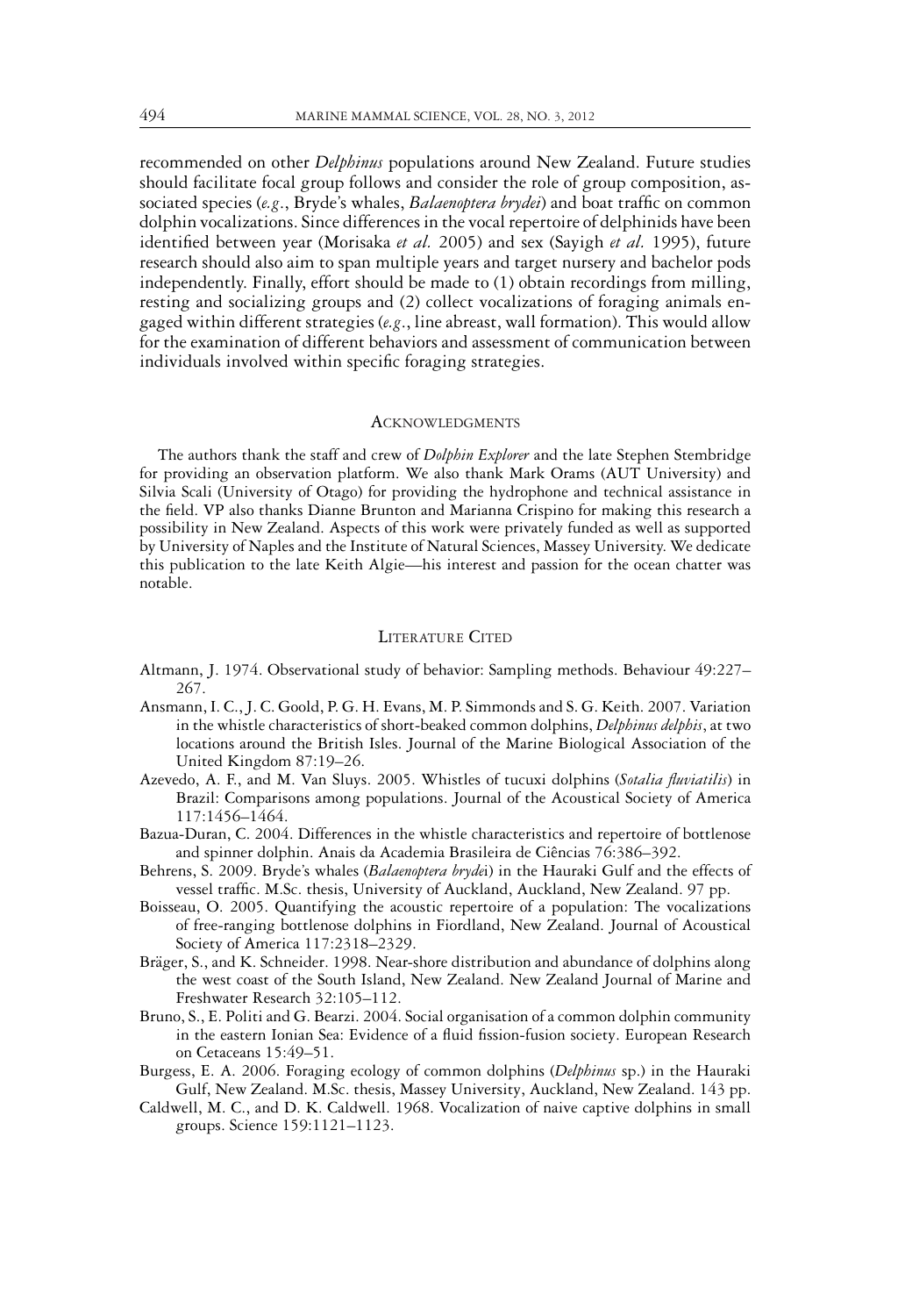- Charif, R. A., C. W. Clarck and K. M. Fristrup. 2007. Raven Pro 1.3 user's manual. Cornell Laboratory of Ornithology, Ithaca, NY.
- Gaskin, D. E. 1968. The New Zealand Cetacea. New Zealand Fisheries Resources Laboratory Bulletin 1:1–92.
- Goold, J. C. 1996. Acoustic assessment of populations of common dolphin *Delphinus delphis* in conjunction with seismic surveying. Journal of the Marine Biological Association of the United Kingdom 76:811–820.
- Goold, J. C. 1998. Acoustic assessment of populations of common dolphin off the West Wales coast, with perspectives from satellite imagery. Journal of the Marine Biological Association of the United Kingdom 78:1353–1364.
- Goold, J. C. 2000. A diel pattern in vocal activity of short-beaked common dolphins, *Delphinus delphis*. Marine Mammal Science 16:240–244.
- Henderson, E. E., J. A. Hildebrand, M. H. Smith and E. A. Falcone. In press. The behavioral context of common dolphin (*Delphinus* sp.) vocalizations. Marine Mammal Science.
- Janik, V. M. 1999. Pitfalls in the categorization of behaviour: a comparison of dolphin whistle classification methods. Animal Behaviour 57:133–143.
- Lopez, B. D. 2010. Whistle characteristics in free-ranging bottlenose dolphins (*Tursiops truncatus*) in the Mediterranean Sea: Influence of behaviour. Mammalian Biology 76:180– 189.
- Manighetti, B., and L. Carter. 1999. Across-shelf sediment dispersal, Hauraki Gulf, New Zealand. Marine Geology 160:271–300.
- Mann, J. 1999. Behavioral sampling methods for cetaceans: A review and critique. Marine Mammal Science 15:102–122.
- Miksis, J. L., P. L. Tyack and J. R. Buck. 2002. Captive dolphins, *Tursiops truncatus*, develop signature whistles that match acoustic features of human-made model sounds. Journal of the Acoustical Society of America 112:728–739.
- Moore, S. E., and S. H. Ridgway. 1995. Whistles produced by common dolphins from the Southern California Bight. Aquatic Mammals 21:55–63.
- Morisaka, T., M. Shinihara, F. Nakahara and T. Akamatsu. 2005. Geographic variations in the whistles among three Indo-Pacific bottlenose dolphin *Tursiops aduncus* populations in Japan. Fisheries Science 71:568–576.
- Neumann, D. R. 2001. The behavior and ecology of free-ranging short-beaked common dolphins (*Delphinus delphis*) on the east coast of the Coromandel Peninsula, North Island, New Zealand. Ph.D. thesis, Massey University, Auckland, New Zealand. 347 pp.
- Neumann, D. R., and M. B. Orams. 2003. Feeding behaviours of short-beaked common dolphins, *Delphinus delphis*, in New Zealand. Aquatic Mammals 29:137– 149.
- Oswald, J. N., J. Barlow and T. F. Norris. 2003. Acoustic identification of nine delphinid species in the eastern tropical Pacific Ocean. Marine Mammal Science 19:20–37.
- Oswald, J. N., S. Rankin, J. Barlow and M. O. Lammers. 2007. A tool for real-time acoustic species identification of delphinid whistles. Journal of the Acoustical Society of America 122:587–595.
- Rankin, S., J. Barlow, J. Oswald and L. Ballance. 2008. Acoustic studies of marine mammals during seven years of combined visual and acoustic line transect surveys for cetaceans in the eastern and central Pacific Ocean. Southwest Fisheries Science Center Technical Memorandum NOAA-TM-NMFS-SWFSC-429. 59 pp.
- Rendell, L., J. Matthews, A. Gill, J. C. D. Gordon and D. W. Macdonald. 1999. Quantitative analysis of tonal calls from five odontocete species, examining interspecific and intraspecific variation. The Zoological Society of London 249:403–410.
- Richardson, W. J., C. R. Green, Jr., C. I. Malme and D. H. Thomson. 1995. Marine mammals and noise. Academic Press, London, U.K.
- Sayigh, L. S., P. Tyack, R. S. Wells, M. D. Scott and A. B. Irvine. 1995. Sex differences in signature whistle production of free-ranging bottlenose dolphins, *Tursiops truncatus*. Behavioral Ecology 36:171–177.